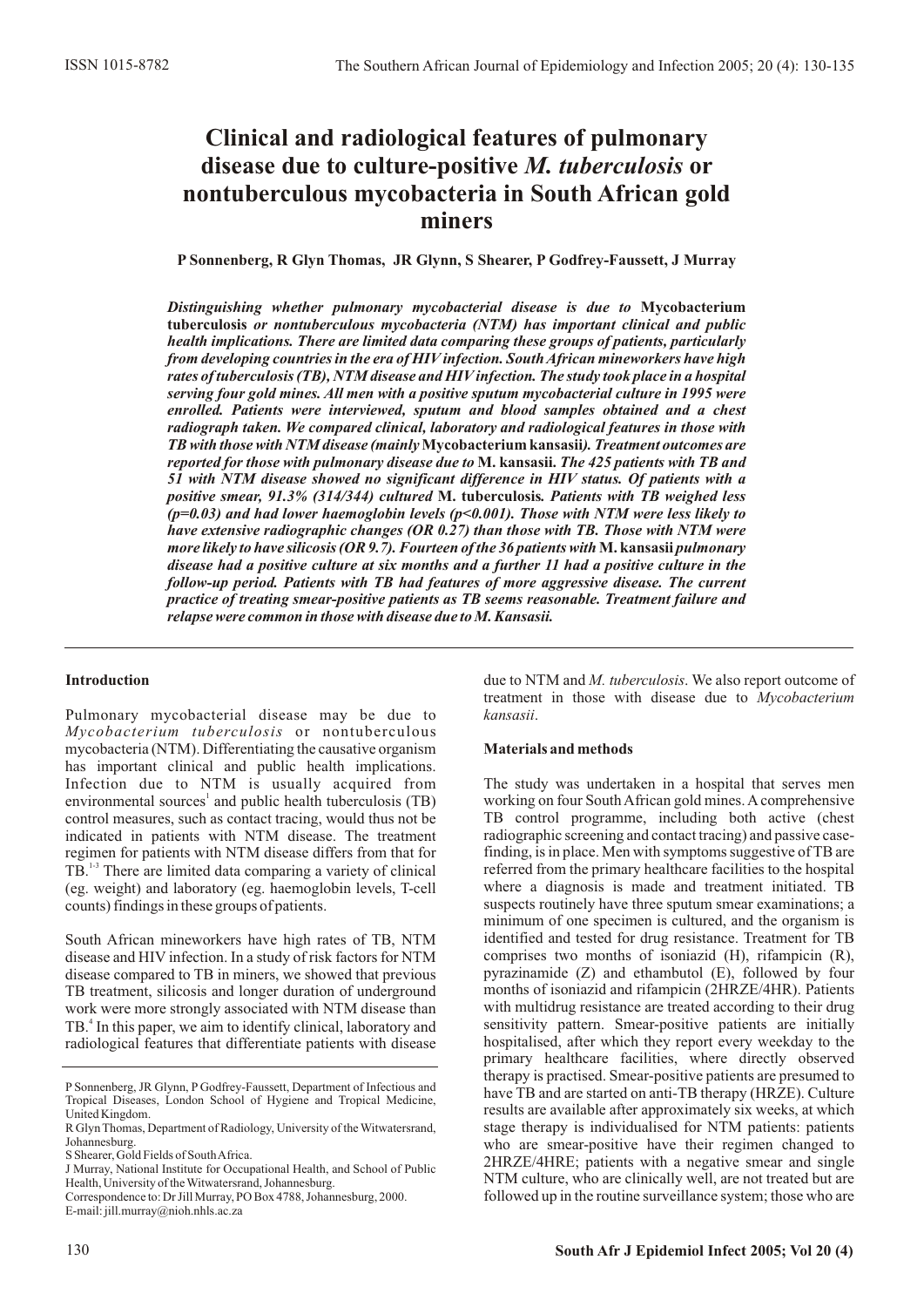clinically unwell have a second sputum specimen sent for microscopy and culture and are reviewed six weeks later. Patients who do not respond to this first-line treatment have repeat cultures and their regimen is altered according to the organism and drug susceptibility results.

All patients with at least one positive sputum mycobacterial culture in 1995 were prospectively enrolled in the study. Details of the study methods have been previously described.<sup>5</sup> Patients were interviewed, sputum and blood samples obtained and a chest radiograph taken. Weight loss was assessed by subtracting the weight on admission from the highest recorded weight since commencing employment (miners are usually weighed on return from annual leave). Anaemia was defined as a haemoglobin level of <12g/dl.

An attempt was made to obtain two specimens for mycobacterial culture from each patient, prior to commencing treatment, on different days, to reduce the possibility of laboratory contamination. Sputum smears, using fluorescent microscopy with auramine stain, were performed according to standard methods. Sputum specimens were inoculated into Bactec 12B vials after decontamination. Isolates of acid-fast bacilli were identified using DNA-RNA hybridisation (Gen-Probe AccuProbe, San Diego, California, USA) for *M. tuberculosis*, *M. kansasii* and *Mycobacterium avium* complex. Standard biochemical tests and morphological assessment on a Lowenstein-Jensen slope were used to identify all other species.<sup>6</sup> Pulmonary TB was diagnosed if at least one sputum culture grew *M. tuberculosis*. The diagnosis of pulmonary NTM disease was made in patients with at least two sputum cultures that were positive for the same nontuberculous mycobacterium.

Postero-anterior chest radiographs, taken at diagnosis, were read jointly by two readers blinded to the culture result, HIV status and clinical data. To assess extent of radiographic changes each lung was classified into upper, middle and lower zones. Severity was classified as minimal if there was slight to moderate involvement in one or both lungs, but the total extent of lung affected did not exceed one zone; moderate if multiple zones were affected but with intervening areas of normal lung; and extensive if multiple zones were affected with minimal normal lung present. Radiographs were considered to be typical of TB if there were predominantly upper zone infiltrates/fibrocavitation or miliary disease. A radiograph was considered atypical if changes, including cavitation, were present predominantly in the lower lung fields, if there was isolated hilar and/or mediastinal lymphadenopathy, if there was lobar consolidation or if there were no changes. Silicosis was recorded as present (International Labour Office (ILO) category 1/1 or higher), possible (ILO category 1/0 or 0/1) or absent (ILO category  $0/0$  or  $0/-$ ).<sup>7</sup>

T-cell analysis was determined by flow cytometry using SimulSet monoclonal antibodies and FACSort (Becton Dickinson, San Jose, California, USA). Relative levels of CD4+ and CD8+ lymphocytes expressed as percentages of total lymphocytes, which are less variable than absolute counts, were used.<sup>8</sup> A CD4 percentage of >28% corresponds to an absolute CD4 count of >500/uL, 14-28% corresponds to 9 200-499/uLand <14% to <200/uL.

Treatment outcomes for subjects with TB have been discussed in detail previously.<sup>5</sup> For the purposes of this paper, outcomes in those subjects who had pulmonary disease due to *M. kansasii* are reported. Sputum was cultured six months after enrolment into the study and subjects were followed through the routine follow-up system until October 1998.

Ethics approval was obtained from the University of the Witwatersrand and the London School of Hygiene and Tropical Medicine.

Data were entered and analysed using Epi-Info 6.02 (WHO, Geneva and CDC, Atlanta) and STATA 5.1 (Stata corporation, Texas). Continuous variables were compared using the t-test. Categorical variables were analysed using the chi-squared test if binary or the chi-squared test for trend if ordinal. In addition to the crude odds ratios (ORs) obtained from the univariate analysis, a logistic regression analysis was undertaken, in which each clinical manifestation was adjusted for factors previously identified as being linked to the development of TB or NTM disease (previous TB treatment, silicosis, years working underground and alcohol consumption).<sup>4</sup> Age and HIV status were included in the model *a priori*.

## **Results**

During 1995, 505 men had a sputum specimen that was positive on mycobacterial culture. Of these, 425 specimens grew *M. tuberculosis* alone and 51 had two or more positive NTM cultures (NTM disease). The remaining 29 patients were excluded from the analysis: sputum from seven patients grew both *M. tuberculosis* and an NTM on the same specimen (mixed infections) and in 22 patients there was a single positive NTM culture. In these mines, the period prevalence of pulmonary TB in 1995 was 1515 per 100 000 population (432/28 522) and that for NTM disease was 179 per 100 000 population (51/28 522).

The spectrum of NTM organisms cultured is shown in Table 1. *M. kansasii* was the predominant organism (67%). Fortyeight of 51 NTM patients had the same NTM organism on all cultures while in three patients one culture isolated a mixture of *M. kansasii* and MAI. Over half of the NTM patients had a history of TB treatment. Eighteen (35.3%) of the 51 patients with NTM disease were HIV-infected. The various NTM species were cultured in both HIV-positive and -negative patients, except *Mycobacterium abscessus* where both patients were HIV-negative.

The clinical and laboratory features of the NTM patients were compared with those with pulmonary TB (Table 2). The age distributions were similar. The mean weights on admission were 60.5 kg and 58.3 kg in those with NTM and TB, respectively (p=0.03). Of patients with a positive smear, 91.3% (314/344) cultured *M. tuberculosis*. The mean haemoglobin was 13.6 g/dl in patients with NTM and 12.7  $g/dl$  in those with TB ( $p<0.001$ ). In patients with NTM, 52.9% had previously taken anti-TB treatment compared to 25.4% of TB patients (p<0.001).

Comparison of radiological features in patients with NTM and TB is shown in Table 3. Examples of the spectrum of chest radiographic changes in patients with NTM disease and TB are shown in Figures 1-3. One patient with NTM (2.0%) and eight with  $\text{TB}(1.9\%)$  had no changes on chest radiograph. None of these patients had previous TB treatment, and all but two (both TB patients) were HIV-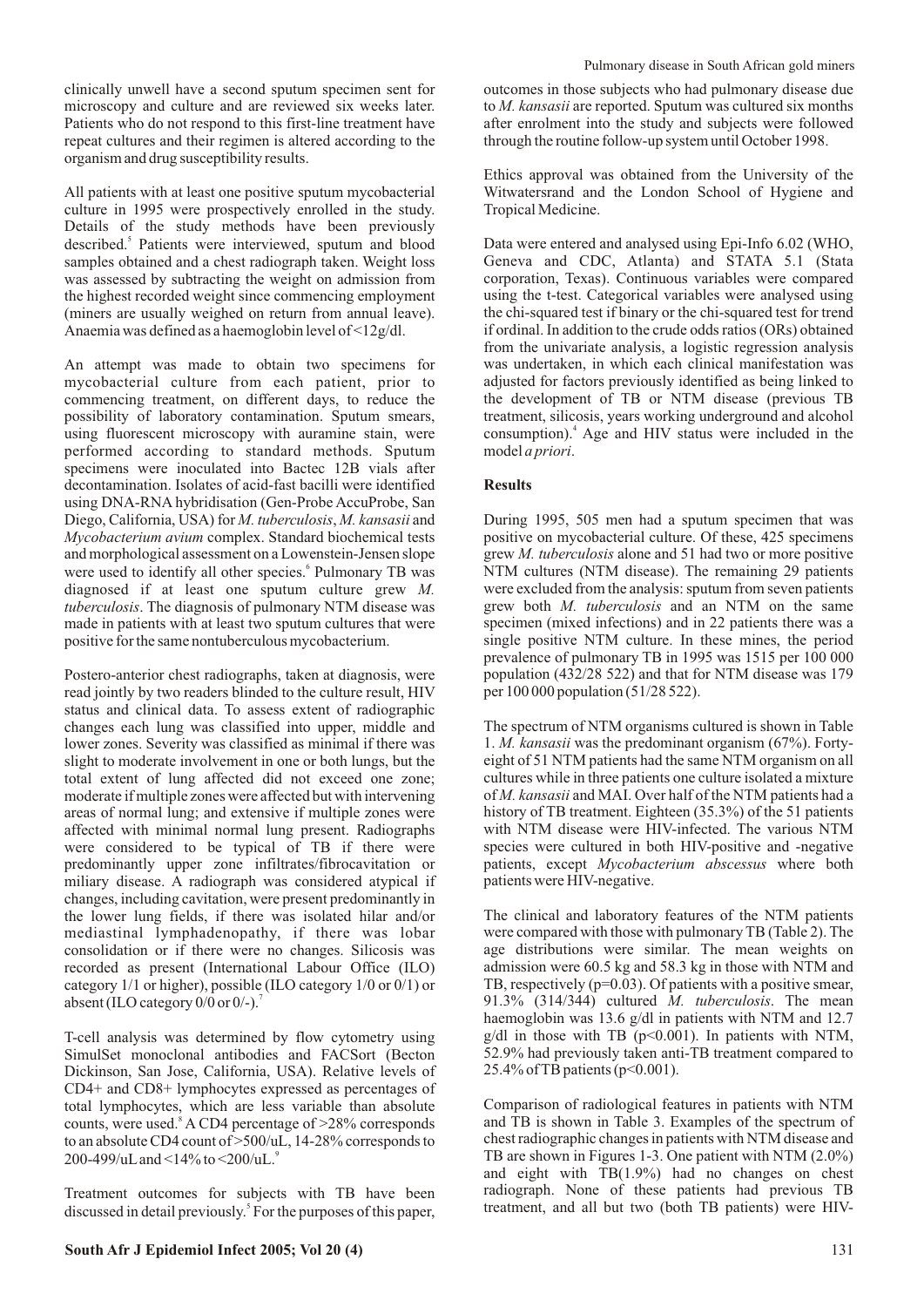P Sonnenberg, R Glyn Thomas, JR Glynn, S Shearer, P Godfrey-Faussett, J Murray

|                   | <b>Total</b> |                | <b>Previous TB</b> | HIV- positiveCD<14%* |   |  |
|-------------------|--------------|----------------|--------------------|----------------------|---|--|
|                   | $\mathbf n$  | $\binom{0}{0}$ | n                  | $\mathbf n$          | n |  |
| M. kansasii       | 34           | (66.7)         | 15                 |                      |   |  |
| MAI               |              | (17.6)         |                    |                      |   |  |
| M. abscessus      |              | (3.9)          |                    |                      |   |  |
| M. scrofulaceum 3 |              | (5.9)          |                    |                      |   |  |
| Mixed MK/MAI 3    |              | 59             |                    |                      |   |  |
| Total             |              |                |                    | 18                   |   |  |

*Table 1*: **NTM organism, history of TB treatment, HIV status and degree of immunosuppression in 51 gold miners**

\* In HIV- positive subjects. CD4 of <14% corresponds to CD4 count of <200 cells/L. CD4 not available on one patient with *M. kansasii* infection

| $Table 2: Comparison of clinical and laboratory features in patients with NTM disease and pulmonary TB$ |  |  |
|---------------------------------------------------------------------------------------------------------|--|--|
|                                                                                                         |  |  |

|                         | <b>NTM</b>     |               | <b>TB</b> |               | Crude        |               |        | Adjusted* |               |           |
|-------------------------|----------------|---------------|-----------|---------------|--------------|---------------|--------|-----------|---------------|-----------|
|                         | $n = 51$       |               | $n = 425$ |               | <b>OR</b>    | 95% CI        | Pvalue | <b>OR</b> | 95% CI        | Pvalue    |
|                         | $\mathbf n$    | $\frac{0}{0}$ | n         | $\frac{0}{0}$ |              |               |        |           |               |           |
| <b>Clinical</b>         |                |               |           |               |              |               |        |           |               |           |
| Admission weight n=473  |                |               |           |               |              |               |        |           |               |           |
| $<$ 55 $kg$             | 11             | 21.6          | 117       | 27.7          | 1            |               | 0.02   | 1         |               | 0.02      |
| 55-64kg                 | 23             | 45.1          | 235       | 55.7          | 1.0          | $0.49 - 2.2$  |        | 1.00      | $0.44 - 2.25$ |           |
| $\geq 65$ kg            | 17             | 33.3          | 70        | 16.6          | 2.6          | $1.1 - 5.9$   |        | 2.88      | 1.18-7.06     |           |
| Weight loss n=458       |                |               |           |               |              |               |        |           |               |           |
| Stable/gained weight    | 4              | 8.2           | 38        | 9.3           | 1            |               | 0.1    | 1         |               | 0.06      |
| $1-4kg$                 | 26             | 53.1          | 161       | 39.4          | 1.5          | $0.50 - 4.7$  |        | 1.27      | $0.40 - 4.04$ |           |
| $5-9kg$                 | 13             | 26.5          | 110       | 26.9          | 1.1          | $0.34 - 3.7$  |        | 0.85      | $0.24 - 2.98$ |           |
| $\geq 10$ kg            | 6              | 12.2          | 100       | 24.4          | 0.57         | $0.15 - 2.2$  |        | 0.46      | $0.11 - 1.84$ |           |
| Laboratory              |                |               |           |               |              |               |        |           |               |           |
| Sputum smear $n=476$    |                |               |           |               |              |               |        |           |               |           |
| Negative                | 21             | 41.2          | 111       | 26.1          | 1            |               |        | 1         |               |           |
| Positive                | 30             | 58.8          | 314       | 73.9          | 0.51         | $0.28 - 0.92$ | 0.03   | 0.39      | $0.20 - 0.76$ | 0.006     |
| $HIVn=475$              |                |               |           |               |              |               |        |           |               |           |
| Negative                | 33             | 64.7          | 217       | 51.2          | $\mathbf{1}$ |               |        | 1         |               |           |
| Positive                | 18             | 35.3          | 207       | 48.8          | 0.57         | $0.31 - 1.1$  | 0.07   | 0.67      | $0.35 - 1.29$ | $0.2^{*}$ |
| $CD4\%$ (in HIV+) n=215 |                |               |           |               |              |               |        |           |               |           |
| $>28\%$                 | 9              | 52.9          | 94        | 47.5          | $\mathbf{1}$ |               | 0.4    | 1         |               | 0.4       |
| 14-28%                  | $\overline{7}$ | 41.2          | 75        | 37.9          | 0.97         | $0.35 - 2.8$  |        | 0.77      | $0.24 - 2.45$ |           |
| <14%                    | 1              | 5.9           | 29        | 14.6          | 0.36         | $0.04 - 3.0$  |        | 0.40      | $0.05 - 3.51$ |           |
| Anaemia $n=458$         |                |               |           |               |              |               |        |           |               |           |
| N <sub>0</sub>          | 41             | 85.4          | 257       | 62.7          | 1            |               |        | 1         |               |           |
| Yes                     | $\tau$         | 14.6          | 153       | 37.3          | 0.29         | $0.13 - 0.66$ | 0.003  | 0.30      | $0.13 - 0.72$ | 0.007     |

\* Adjusted for risk factors: age, HIVstatus, previous TB treatment, silicosis, years working underground and alcohol consumption #Adjusted for age, previous TB treatment, silicosis, years working underground and alcohol consumption



*Figure 1*: **Chest radiograph of a patient with numerous positive** 



*Figure 2:* **Extensive bilateral cavitary pulmonary TB**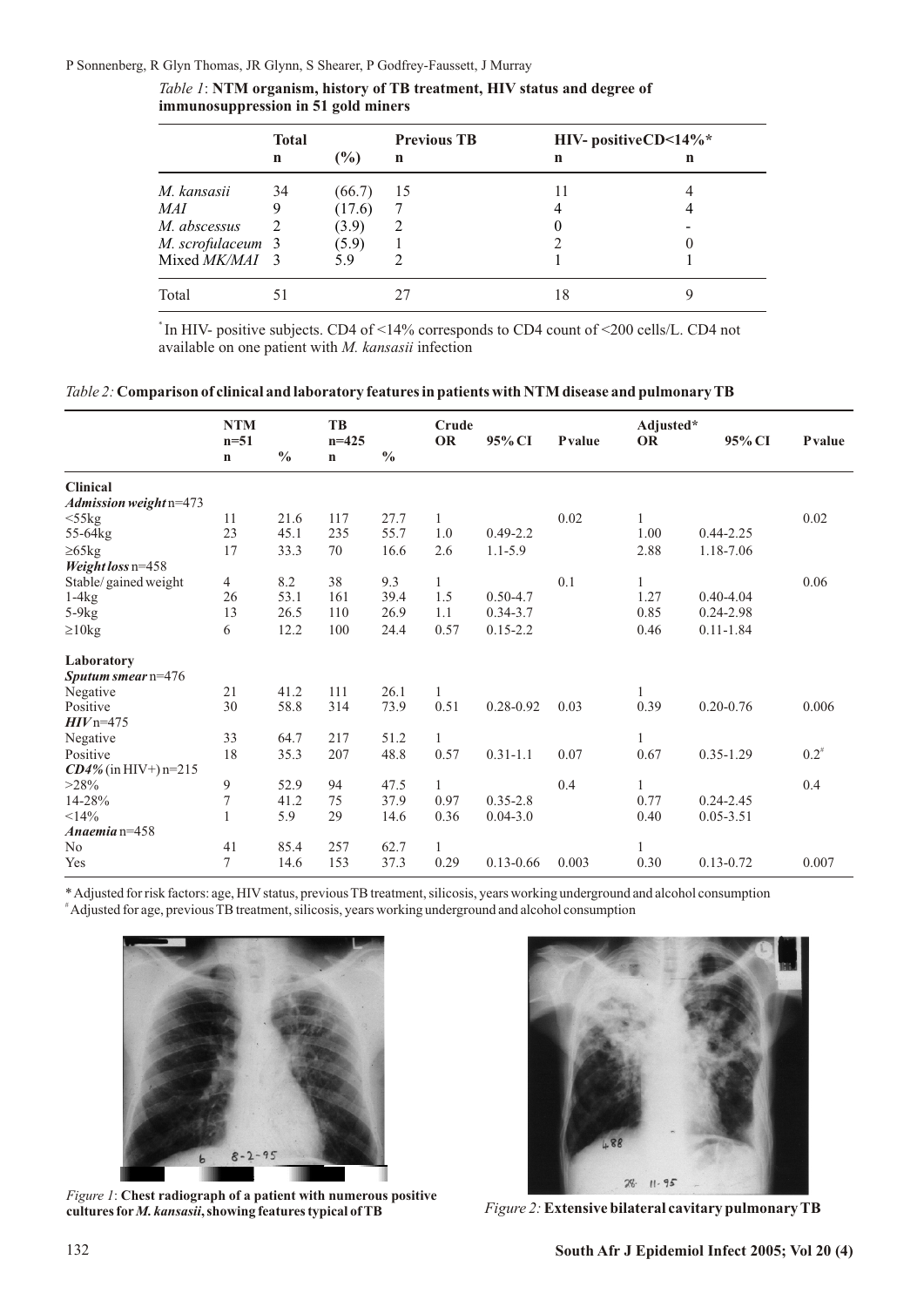| Table 3: Comparison of chest radiographic findings in patients with NTM disease and pulmonary TB |  |
|--------------------------------------------------------------------------------------------------|--|
|--------------------------------------------------------------------------------------------------|--|

|                          | <b>NTM</b><br>$n=51(10.8\%)$ |               | TB<br>$n=422(89.2\%)$ |               | Crude<br><b>OR</b> | 95% CI       | Pvalue | Adjusted*<br><b>OR</b> | 95% CI        | Pvalue |
|--------------------------|------------------------------|---------------|-----------------------|---------------|--------------------|--------------|--------|------------------------|---------------|--------|
|                          | $\mathbf n$                  | $\frac{6}{6}$ | $\mathbf n$           | $\frac{6}{6}$ |                    |              |        |                        |               |        |
| <b>Extent of changes</b> |                              |               |                       |               |                    |              |        |                        |               |        |
| Nil / Minimal change     | 17                           | 33.3          | 96                    | 22.8          | $\mathbf{1}$       |              | 0.3    | $\mathbf{1}$           |               | 0.007  |
| Moderate change          | 20                           | 39.2          | 207                   | 49.1          | 0.55               | $0.27 - 1.1$ |        | 0.27                   | $0.12 - 0.60$ |        |
| Extensive change         | 14                           | 27.5          | 119                   | 28.2          | 0.66               | $0.31 - 1.4$ |        | 0.27                   | $0.11 - 0.66$ |        |
| <b>Pattern</b>           |                              |               |                       |               |                    |              |        |                        |               |        |
| Typical                  | 41                           | 80.4          | 356                   | 84.4          | $\mathbf{1}$       |              |        | $\mathbf{1}$           |               |        |
| Atypical                 | 10                           | 19.6          | 66                    | 15.6          | 1.32               | $0.63 - 2.8$ | 0.5    | 2.09                   | $0.87 - 5.03$ | 0.1    |
| <b>Cavitation</b>        |                              |               |                       |               |                    |              |        |                        |               |        |
| N <sub>o</sub>           | 19                           | 37.3          | 232                   | 55.0          | 1                  |              |        | 1                      |               |        |
| Yes                      | 32                           | 62.7          | 190                   | 45.0          | 2.06               | $1.1 - 3.8$  | 0.02   | 1.29                   | $0.62 - 2.54$ | 0.5    |
| Upper zone involvement   |                              |               |                       |               |                    |              |        |                        |               |        |
| No                       | 5                            | 9.8           | 4.0                   | 9.5           | $\mathbf{1}$       |              |        | $\mathbf{1}$           |               |        |
| Yes                      | 46                           | 90.2          | 382                   | 90.5          | 0.96               | $0.36 - 2.3$ | 0.9    | 0.56                   | $0.19 - 1.7$  | 0.3    |
| <b>Silicosis</b>         |                              |               |                       |               |                    |              |        |                        |               |        |
| N <sub>o</sub>           | 37                           | 72.5          | 357                   | 1             |                    |              |        | 1                      |               |        |
| Possible                 | 11                           | 21.3          | 63                    | 14.9          | 1.69               | $0.81 - 3.5$ | 0.2    | 1.36                   | $0.62 - 2.98$ | 0.8    |
| Yes                      | 3                            | 5.9           | 3                     | 0.7           | 9.65               | 1.8-51       | 0.001  | 12.6                   | $2.22 - 71.3$ | 0.004  |
| <b>Unilateral</b>        |                              |               |                       |               |                    |              |        |                        |               |        |
| N <sub>0</sub>           | 36                           | 73.5          | 303                   | 73.5          | 1                  |              |        | $\mathbf{1}$           |               |        |
| Yes                      | 13                           | 26.5          | 109                   | 26.05         | 1.00               | $0.51 - 2.0$ | 1.0    | 1.55                   | $0.72 - 3.31$ | 0.3    |
| <b>Side</b>              |                              |               |                       |               |                    |              |        |                        |               |        |
| Left                     | 4                            | 30.8          | 45                    | 41.3          | $\mathbf{1}$       |              |        | 1                      |               |        |
| Right                    | 9                            | 69.2          | 64                    | 58.7          | 1.58               | $0.46 - 5.5$ | 0.5    | 0.77                   | $0.17 - 3.62$ | 0.7    |
| Pleural involvement      |                              |               |                       |               |                    |              |        |                        |               |        |
| No                       | 39                           | 76.5          | 322                   | 76.3          | 1                  |              |        |                        |               |        |
| Yes                      | 12                           | 23.5          | 100                   | 23.7          | 1.00               | $0.50 - 2.0$ | 1.0    | 0.70                   | $0.33 - 1.49$ | 0.3    |
| <b>Fibrosis</b>          |                              |               |                       |               |                    |              |        |                        |               |        |
| N <sub>o</sub>           | 36                           | 70.6          | 311                   | 73.7          | 1                  |              |        | 1                      |               |        |
| Yes                      | 15                           | 29.4          | 111                   | 26.3          | 1.18               | $0.62 - 22$  | 0.6    | 0.64                   | $0.31 - 1.35$ | 0.2    |

\* Adjusted for risk factors: age, HIVstatus, previous TB treatment, silicosis, years working underground and alcohol consumption



*Figure 3:* **Atypical radiographic presentation of pulmonary TB in an immunocompromised patient**

positive. Patients with NTM and TB had similar radiological findings in terms of features typical of TB, upper zone involvement, unilateral disease, left or right-sided changes, pleural involvement and fibrosis. Patients with NTM were more likely to have radiographic features of silicosis. After adjustment for age, HIV status, previous TB treatment, silicosis, years working underground and alcohol consumption, those with NTM were less likely than TB patients to have moderate to extensive radiological changes. The association with cavitation seen on univariate analysis was confounded by previous TB treatment.

Of 36 cases with *M. kansasii* pulmonary disease, 14 had a positive culture for *M. kansasii* six months after study entry in 1995. A further 11 were known to have had a positive culture in the follow-up period. Thus, 25 of 36 (69%) cases were known to have failed treatment. Five men later developed TB. One HIV-positive man died 4½ months after diagnosis and a further four men (two HIV-positive) died during follow-up.

### **Discussion**

In developed countries, with the spread of the HIV epidemic, disease attributable to NTM has increased both in actual numbers and as a proportion of all mycobacterioses.<sup>3</sup> The major burden of the HIV epidemic, however, is in developing countries, particularly in sub-Saharan Africa, and this has resulted in an increased incidence of both pulmonary and extrapulmonary  $TB<sup>10</sup>$  Disease due to NTM is potentially a cause of morbidity and mortality in African patients with advanced immunosuppression.

The rates of TB and pulmonary NTM disease in this population of gold miners are extremely high. In a previous prospective cohort study in a South African gold mining workforce, the incidence of NTM disease (meeting the ATS case-definitions of definite disease and excluding chronic cases) was 47.6 per 100 000 employee years.<sup>11</sup> The prevalence of NTM disease in the mines in 1995 in this study (179 per 100 000 population) is higher, but case definitions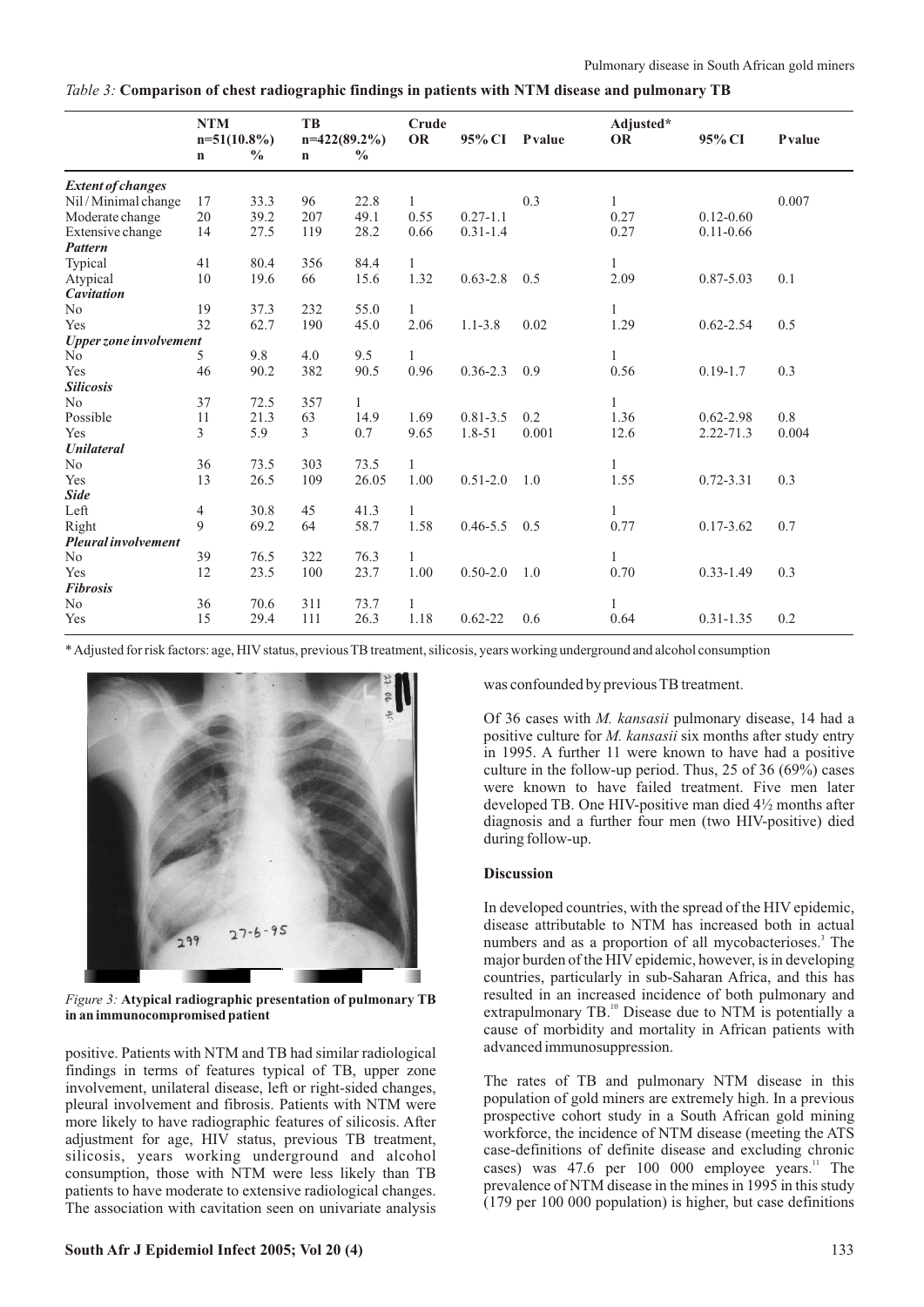differed and all cases (new and previous treatment) were included. The spectrum of NTM organisms, and the predominance of *M. kansasii*infection, are similar in the two settings.<sup>12</sup> Similarly, periodic surveys in the 1980s, prior to the HIV epidemic, from one mine hospital showed that the commonest NTM organism was *M. kansasii* (79%), with *M. scrofulaceum*, *M. intracellulare, M. fortuitum* and *M. terrae*  were also isolated. $13$ 

There is geographical variation in the prevalence of NTM disease and the mycobacterial species responsible for infection.<sup>1</sup> It is estimated that in Great Britain, between 1952 and 1978, there were approximately 200 cases of infection with atypical mycobacteria per year, an incidence of 0.4 per 100 000 population, most often due to *M. kansasii*.<sup>14</sup> In the United States in the early 1980s, prior to the HIV epidemic, the prevalence of NTM pulmonary disease was estimated to be 1.8 per 100 000 population.<sup>15</sup> In Japan, where pneumoconiosis is the most prevalent occupational disease, NTM incidence rates have been estimated at 1.7 cases per 100 000 population per year, with 90% of disease due to MAI.<sup>16</sup> Incidence is high in some areas of the Czech Republic (12.4 per 100 000), which may be linked to contaminated water.<sup>17</sup> In developing countries, national rates of NTM disease are usually unavailable, as cultures on suspected TB patients are often not routinely performed. Reported rates of TB therefore probably include a proportion of NTM patients. In a 1989-1990 cross-sectional study in Nigeria, of the 188 patients with a positive sputum mycobacterial culture, 73% cultured *M. tuberculosis*, with *M*. *kansasii* being the most common NTM.<sup>18</sup> In Guinea-Bissau (1992-1993), 17 (8%) of positive sputum cultures from 206 patients isolated MAC.

In countries with a high incidence of TB, the proportion of mycobacterial cultures that isolate NTM is generally low. In 1977, of 4 923 positive mycobacterial cultures at the South African Institute for Medical Research, 2.1% cultured NTM strains.<sup>20</sup> In contrast, in the United States, the rate of disease attributable to *M. avium* is approximately 13% that of pulmonary TB.<sup>3</sup> In our study, of all cases with mycobacterial disease, 11% had disease due to an NTM. Similar proportions were found in other mines in the 1980s (8-12% in patients with a first episode of disease and  $21\%$  in those with relapse)<sup>13</sup> and more recently  $(11.5\%$  and 19.5%, respectively).

We demonstrated the broad spectrum and overlap of clinical features of pulmonary disease due to NTM and *M. tuberculosis*. Even though we studied a broader range of clinical, laboratory and radiological features than in previous studies, we did not find any pathognomonic features that indicated whether the patient had TB or NTM disease. However, those with TB were more likely to weigh less, have lower haemoglobin levels and have more extensive radiographic changes, suggesting more aggressive disease. Furthermore, by adjusting for known risk factors, it was possible to estimate whether the difference in clinical features was a feature of the underlying disease process or a manifestation of a particular risk factor. For example, patients with NTM disease weighed more than those with TB, independent of HIV status; and, after controlling for risk factors including previous TB treatment, HIV status and silicosis (all of which may influence radiographic features), those with TB had more extensive chest radiographic changes.

The wide spectrum of clinical disease due to NTM ranges from infected bullae that heal spontaneously to progressive destructive lung disease.<sup>3</sup> Signs and symptoms are variable and are often non-specific, including chronic productive cough, fatigue, fever, haemoptysis, dyspnoea and weight loss.<sup>1</sup> Although the chest radiographic features of NTM pulmonary disease often mimic those of TB, other radiological appearances have been described.<sup>21-24</sup> Studies comparing these patients report that haemoptysis<sup>25</sup> and unilateral right-sided radiographic changes with lower lobe involvement with smaller cavities  $2^{1,26}$  were more common in those with NTM disease. In a retrospective case series, comparison of radiological features in patients with disease due to *M. kansasii* or *M. tuberculosis* found that those with the NTM were more likely to have radiographs showing focal scarring, silicosis and old cavitation.<sup>27</sup> As in our study, they were less likely to have extensive radiological changes. Our findings concur with previous reports<sup> $21-24,26$ </sup> that the chest radiograph is unhelpful in differentiating between TB and NTM disease. Patients with pulmonary TB may have a normal appearance on chest radiograph<sup>28</sup> and the presence of chest radiographic changes as a necessary criterion for NTM disease has been challenged, particularly in patients with AIDS. $^{22,23}$ 

A previous prospective study in a gold mine found that miners develop *M. kansasii* disease at an early stage of HIV infection and that disease prevalence is independent of HIV status.<sup>29</sup> Similarly, we found that those with NTM were less often HIV-positive than those with TB and that few (4/34) of our HIV-positive patients with disease due to *M. kansasii* were severely immunocompromised.

Using a short-course regimen, treatment outcomes were poor for those with disease due to *M. kansasii*, with over twothirds of patients having positive cultures at six months and in the subsequent follow-up period. Some of these men also had *M. tuberculosis* during follow-up with important clinical implications, viz. there should be a high index of suspicion of TB even if a previous culture grew an NTM. Comparison of treatment outcomes between studies is difficult, since they have different diagnostic criteria, patient characteristics (including proportion with HIV infection), treatment regimens and length of follow-up. Different studies have reported cure rates of 46% to 83%,  $11,27$  and relapse rates of 8% to  $10\%$ <sup>17,</sup>

This study highlights the diagnostic challenge of pulmonary mycobacterial disease in the era of the HIV pandemic. The study design and setting have a number of strengths: a large number of cases were diagnosed in a one year period; all patients, regardless of severity of disease, present to the same medical facility; the well-resourced medical services with availability of multiple sputum cultures make diagnosis more likely than in other developing country settings, and there were few missing data. Furthermore, there was systematic and prospective data collection and the same diagnostic work-up for those with possible TB or NTM disease. Although the minerkers were all silica-exposed men, the results presented adjust for risk factors, such as age, HIV status and silicosis and may be applicable to settings other than the mine environment.

With the large burden of mycobacterial disease seen in developing countries, a practical approach to the diagnosis